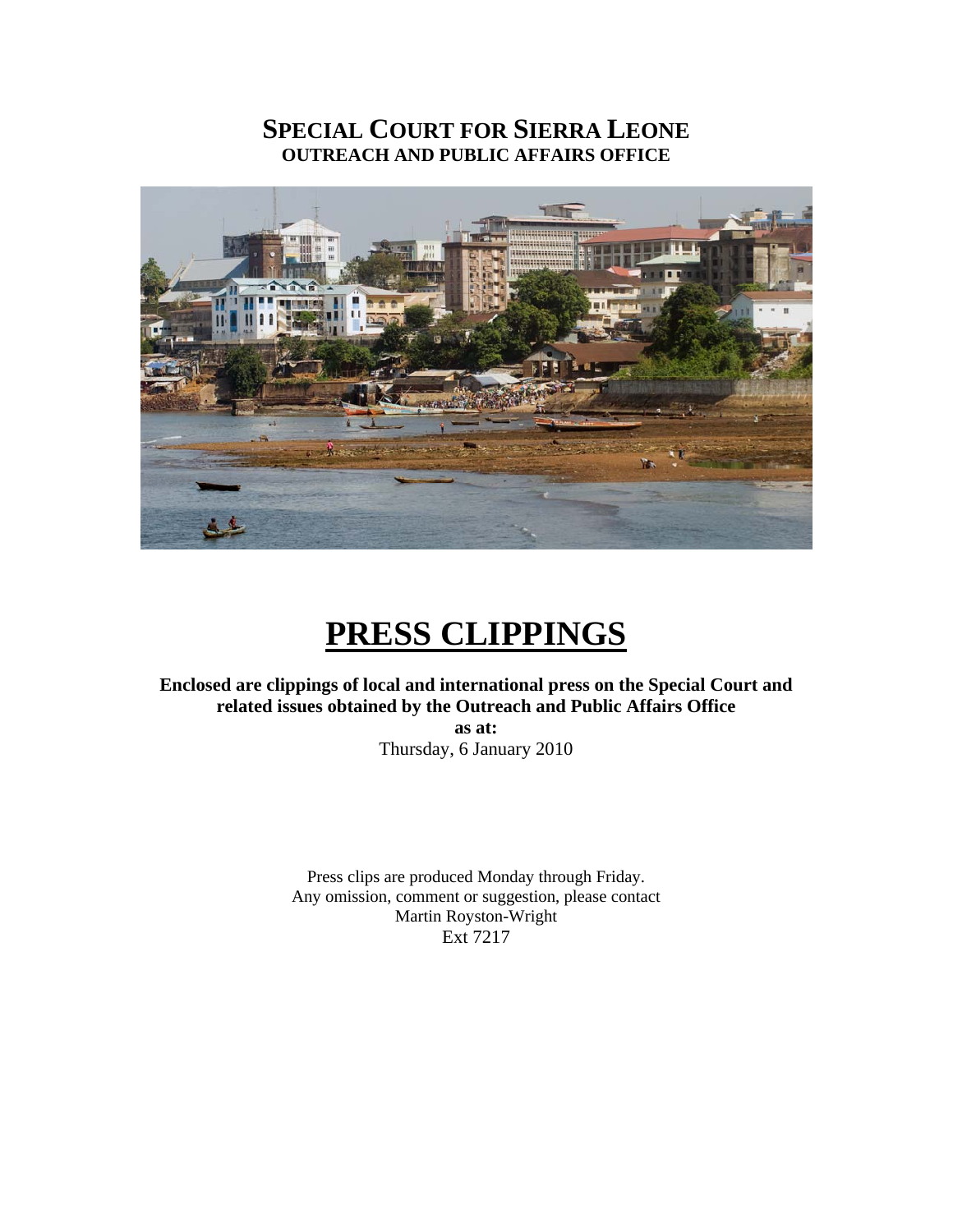| <b>Local News</b>                                                            |             |
|------------------------------------------------------------------------------|-------------|
| Special Court Inmates Under Fire / Awareness Times                           | Page 3      |
| <b>International News</b>                                                    |             |
|                                                                              |             |
| Ouattara Says Rival Gbagbo Ordered Ivory Coast Violence / Reuters            | Page 4      |
|                                                                              |             |
| Ivory Coast: UN Plans More Peacekeepers / BBC Online                         | Pages 5-6   |
| Gbagbo Advisers Seek Dialogue to Revolve Ivorian Crisis / Voice of America   | Pages 7-8   |
|                                                                              |             |
| First Hearing of the Year Expected on January 10 / Hirondelle News Agency    | Page 9      |
|                                                                              |             |
| Genocide Charges Against Mbarushimana Still Stand-Karugarama / The New Times | Page 10     |
|                                                                              |             |
| Bemba ICC Trial Showcases War-Rape Prosecution / WeNews                      | Pages 11-12 |
|                                                                              |             |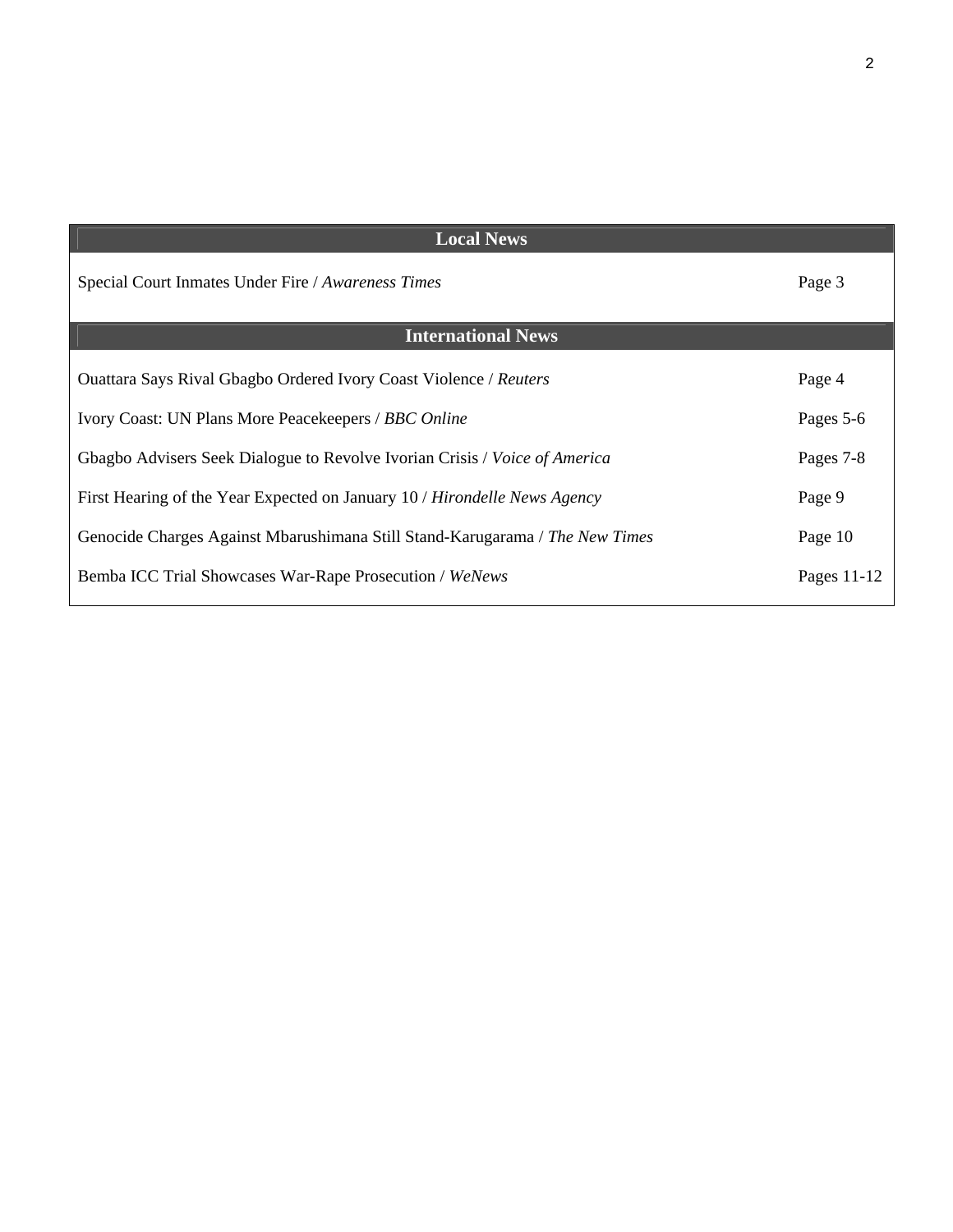# **Special Court Inmates Under Fire**

Reports have alleged that the 8 Sierra Leonean Prisoners of the Special Court for Sierra Leone who are serving jail term in Mpanga, Rwanda are living in deplorable and inhuman conditions. The inmates were jailed for war crimes and other related issues committed during the war in Sierra Leone. Reports alleged that allowances and other basic rights which the prisoners have are no longer effective. The detainees as alleged are not given fear treatment by the Rwanda Prison authorities. of an are gift boat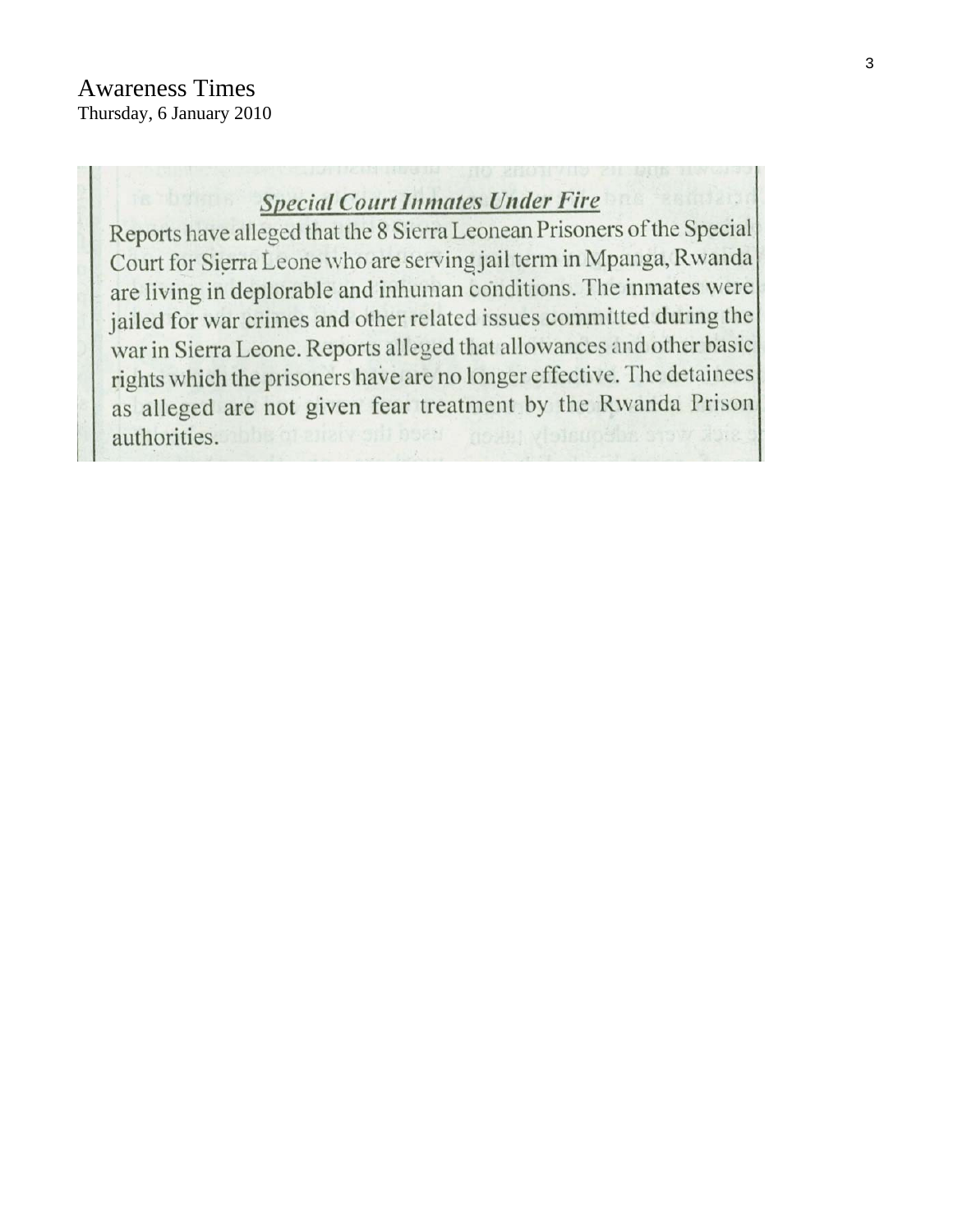Reuters Thursday, 6 January 2011

#### **Ouattara says rival Gbagbo ordered Ivory Coast violence**

PARIS (Reuters) - Ivory Coast's presidential claimant Alassane Ouattara said on Thursday he had proof his rival, Laurent Gbagbo, had instigated post-election violence and ordered foreign agents to carry out killings.

"Laurent Gbagbo has blood on his hands. He has ordered assassinations of citizens by foreign agents," Ouattara told Europe 1 radio. "Of course, we have proof of this."

"I have already written to the Secretary General of the United Nations to ask that the International Criminal Court send a team of investigators to Ivory Coast, and I am told that this will be done in coming days."

Ivory Coast has been in turmoil since a November 28 poll that Western powers and African states say was won by Ouattara. Gbagbo has held on to power and called this week for a U.N. peacekeeping mission to leave the country.

Ouattara, who is living in a hotel compound to which road access has been blocked, said some 200 Ivorians had died in post-election violence and over 1,000 had been injured.

He added that ECOWAS, a group of West African states, had a duty to order a military intervention in Ivory Coast if Gbagbo did not step down by the end of January and said foreign powers should harden sanctions against the Gbagbo camp.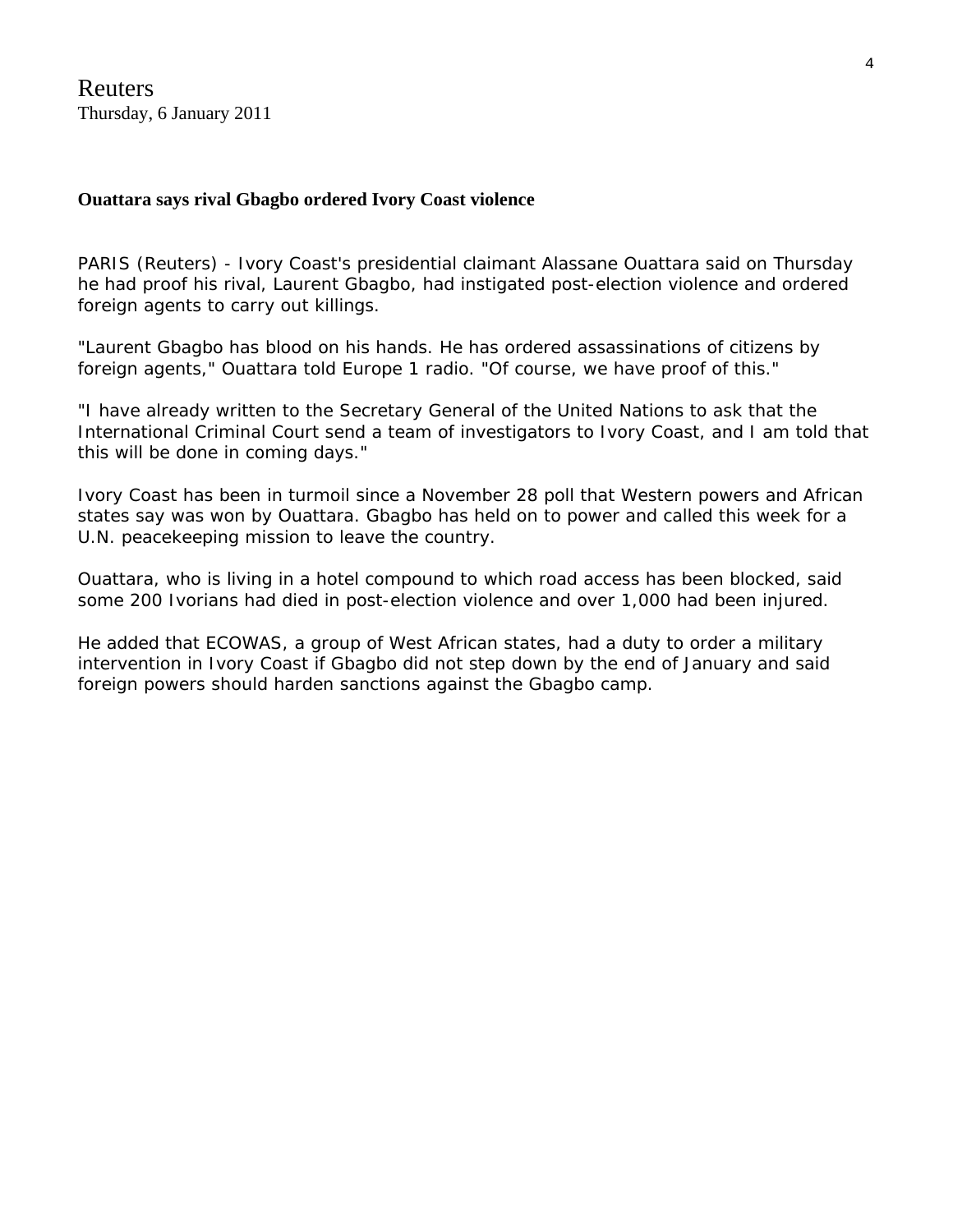# BBC Online Wednesday, 5 January 2010

## **Ivory Coast: UN plans more peacekeepers**



*The BBC's Andrew Harding is threatened at gun-point on his way to interview Alassane Ouattara at his besieged hotel.* 

UN peacekeepers in Ivory Coast are sending a request to the Security Council for 1,000 to 2,000 more troops amid the continuing political crisis.

UN peacekeeping chief in Ivory Coast Alain Le Roy

said he hoped the troops would be available in a few weeks.

UN peacekeepers have been protecting a hotel in Abidjan that is sheltering Alassane Ouattara, the man recognised internationally as the new president.

Incumbent President Laurent Gbagbo has refused to cede power.

Mr Le Roy said the request for more troops would be made in the next few days.

He said they were needed because of the current force's additional duty of protecting the hotel.

Mr Le Roy also said the UN was facing more hostility because of what he called false reports on the Gbagbo-controlled media.

An estimated 10,000 UN troops are already in the country.

'No civil war'

A blockade remains around the hotel despite African mediators reporting on Tuesday that Mr Gbagbo had agreed to lift it.

On Wednesday his spokesman, Foreign Minister Alcide Djedje, said the blockade could only end if former rebels protecting Mr Ouattara left the building.

He said Mr Gbagbo had only agreed to study the conditions for lifting the blockade.

Mr Djedje said: "The Ivorian army feels it cannot tolerate that 300 heavily armed soldiers from the former rebellion should be in the hotel. That is a threat including for President Gbagbo whose residence is five minutes away by boat.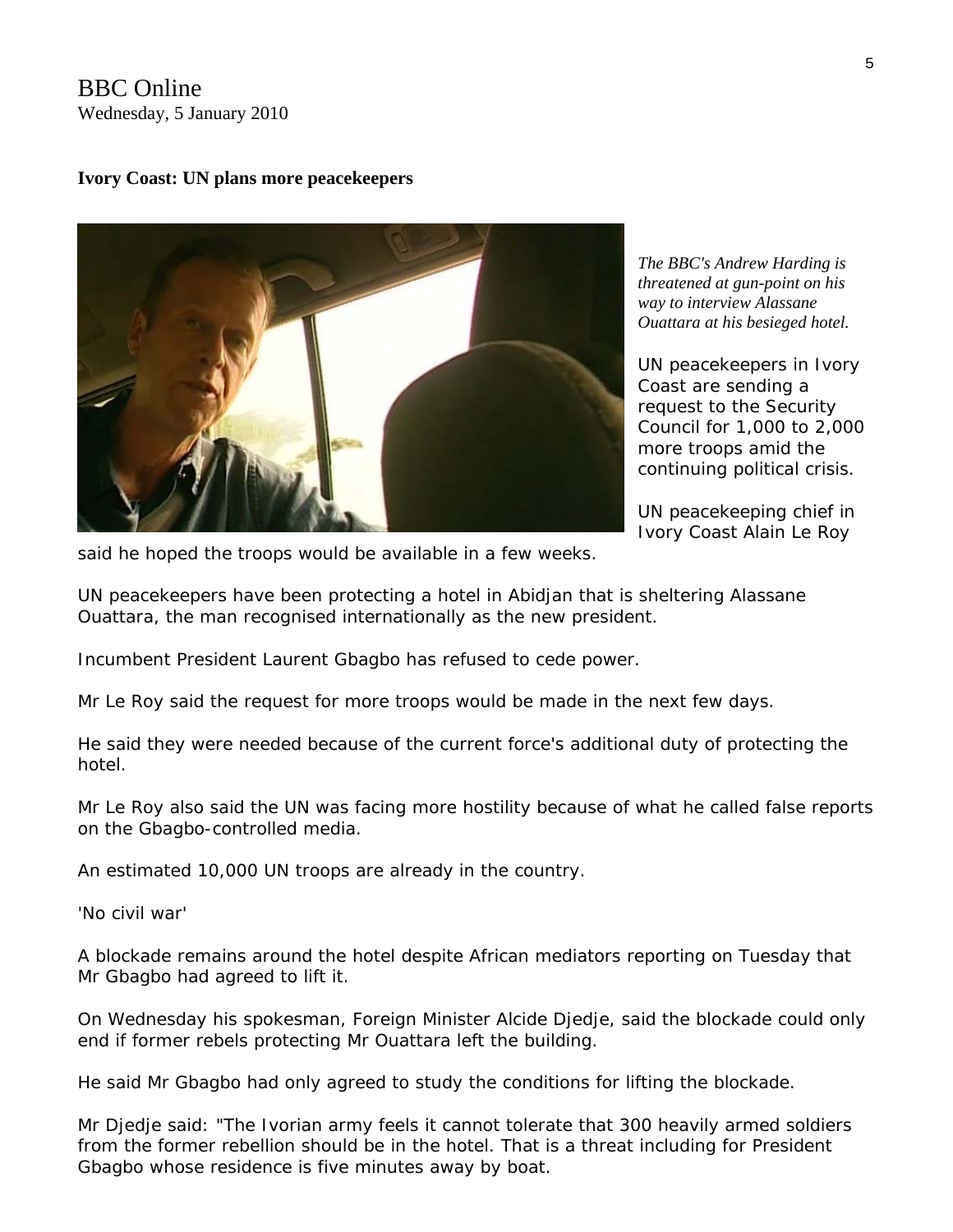"If the [New Forces] soldiers go, the blockade will be lifted."



*Alain Le Roy said the UN was facing more hostility in Ivory Coast* 

The north of the country is controlled by the New Forces, the former rebel movement that supports Mr Ouattara.

The 28 November election was intended to

reunify the country - the world's leading cocoa producer - which has been divided since the 2002 conflict.

Reporters reached Mr Ouattara's hotel on Wednesday and he told them Mr Gbagbo had never been sincere in his offers.

"He has never been up to his commitments, he wants to gain time in order to bring in arms, ammunitions and mercenaries, because he wants to continue to stay in office but this will not work."

But Mr Ouattara insisted this did not mean there would be a civil war.

"No, it will not end in a war because clearly Ecowas will make the decisions quickly to remove him."

The West African regional body Ecowas has threatened to force Mr Gbagbo out, but is trying mediation efforts first.

Mr Ouattara said: "I want this to be clear: removing one person does not mean civil war."

He added: "My government and myself will stay here until he leaves the presidential offices, so we can go and work fully - as the Ivorian people have decided to put us in office."

Both men have been sworn in as president.

On Monday, Ecowas sent the presidents of Benin, Cape Verde and Sierra Leone to negotiate Mr Gbagbo's departure - their second attempt to do so in a week.

Kenyan Prime Minister Raila Odinga, representing the African Union (AU), also attended.

The leaders told Mr Gbagbo to recognise Mr Ouattara as the elected leader of the country.

Mr Ouattara was initially proclaimed the winner by the country's election commission - a verdict backed by the UN, which helped organise the poll.

But the country's Constitutional Council, headed by an ally of Mr Gbagbo, later ruled that he had won, citing voting irregularities in the north.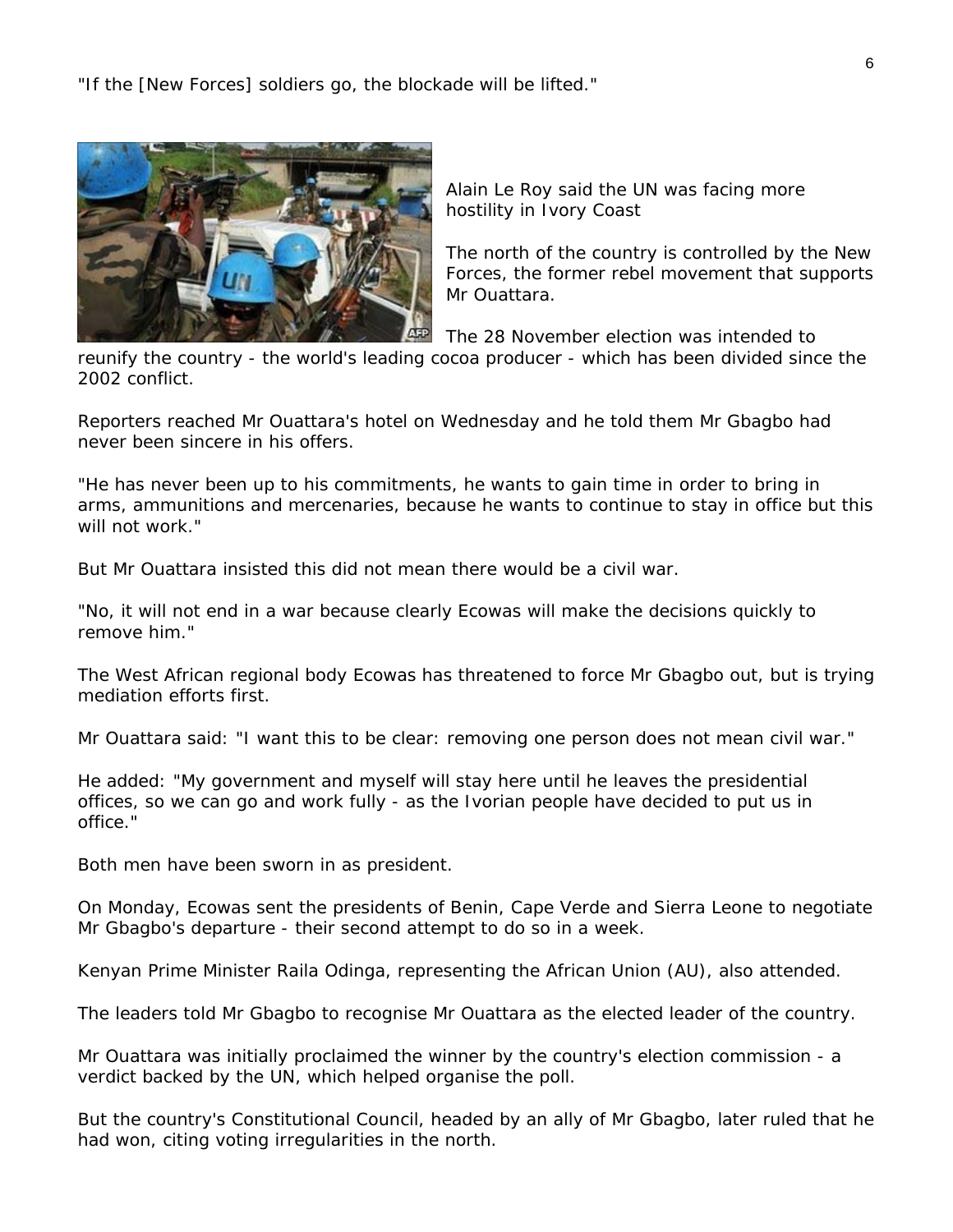Voice of America Wednesday, 5 January 2011

#### **Gbagbo Advisers Seek Dialogue to Revolve Ivorian Crisis**

Peter Clottey



**Photo: AP** 

*Ivory Coast President Laurent Gbagbo, right, with Kenya's Prime Minister Raila Odinga, l eft,*  Sierra Leone's President Ernest *Bai Koroma, center, after offering Laurent Gbagbo an amnesty d eal at the presidential palace in Abidjan, 03 Jan 2011* 

A special adviser to embattled Ivorian President Laurent Gbagbo said a team of advisers

will continue "reaching out" to former Prime Minister Alassane Ouattara to organize a direct dialogue aimed at resolving the country's political crisis.

Ambassador Yao Gnamien also denied reports the military, which backs Mr. Gbagbo, has been blocking all access to the Gulf Hotel, where former Prime Minister Ouattara and his advisers are staying.

"There has never been a blockade. The Gulf Hotel is very close to the residence, to the palace of President Gbagbo. So, President Gbagbo took some measures of protection of his home. This is why we are saying that nobody can do whatever (they) want near the White House, for instance, in Washington, D.C. So, we cannot say that it was a blockade," said Ambassador Gnamien.

"Nobody can threaten anybody. So, they (supporters of Mr. Ouattara) are free to go and come. What the president wants is for them to leave the hotel and go home. They are free."

Mr. Ouattara has ruled out any face-to-face dialogue until Mr. Gbagbo acknowledges that he lost the 28<sup>th</sup> November presidential run-off vote. African leaders have, so far, failed in several attempts to persuade Mr. Gbagbo to step down and hand over power to his rival, despite increasing international pressure.

The sub-regional bloc, the Economic Community of West African States (ECOWAS), has threatened to use "legitimate force" to remove Mr. Gbagbo if he refuses to step down and cede power to his rival.

ECOWAS, together with the international community, recognizes Mr. Ouattara as winner of the presidential run-off vote.

Ambassador Gnamien said dialogue, without precondition, is the only way to resolve the ongoing crisis.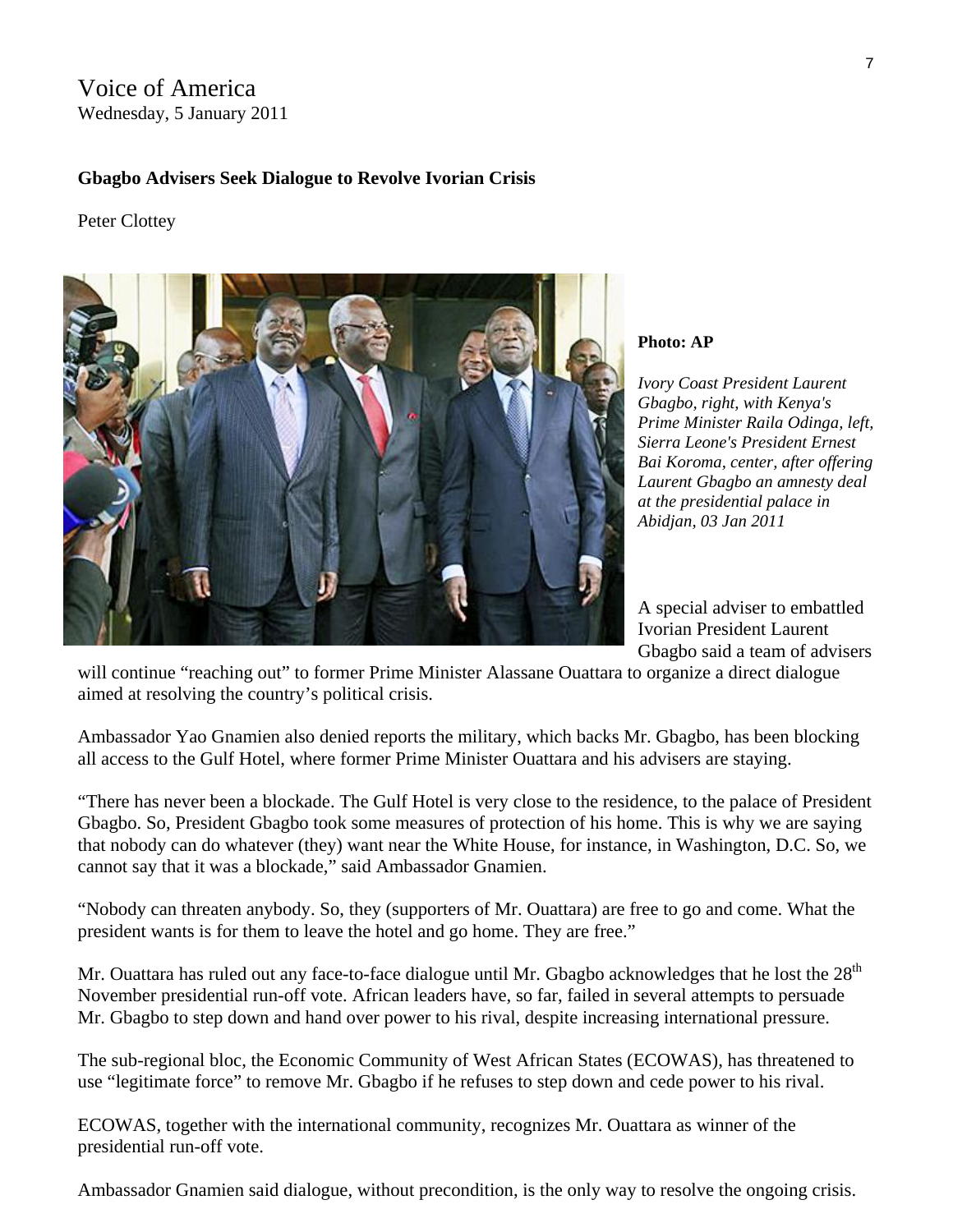"If you are a politician, you can never say I will not negotiate. This is why we are inviting Prime Minister Ouattara and President Gbagbo to sit down before the international community. The international community will be like a judge," said Ambassador Gnamien.

"We think that the best solution is to negotiate. All of his advisers like me have been trying to talk to Mr. Ouattara so that our two bosses can agree to sit down and negotiate and to find the solution. This is what President Gbagbo has asked us to do."

Meanwhile, the United Nations says it needs 1,000 to 2,000 more troops in Ivory Coast amid post-election turmoil. Peacekeepers surround the hotel where Mr. Ouattara has his headquarters.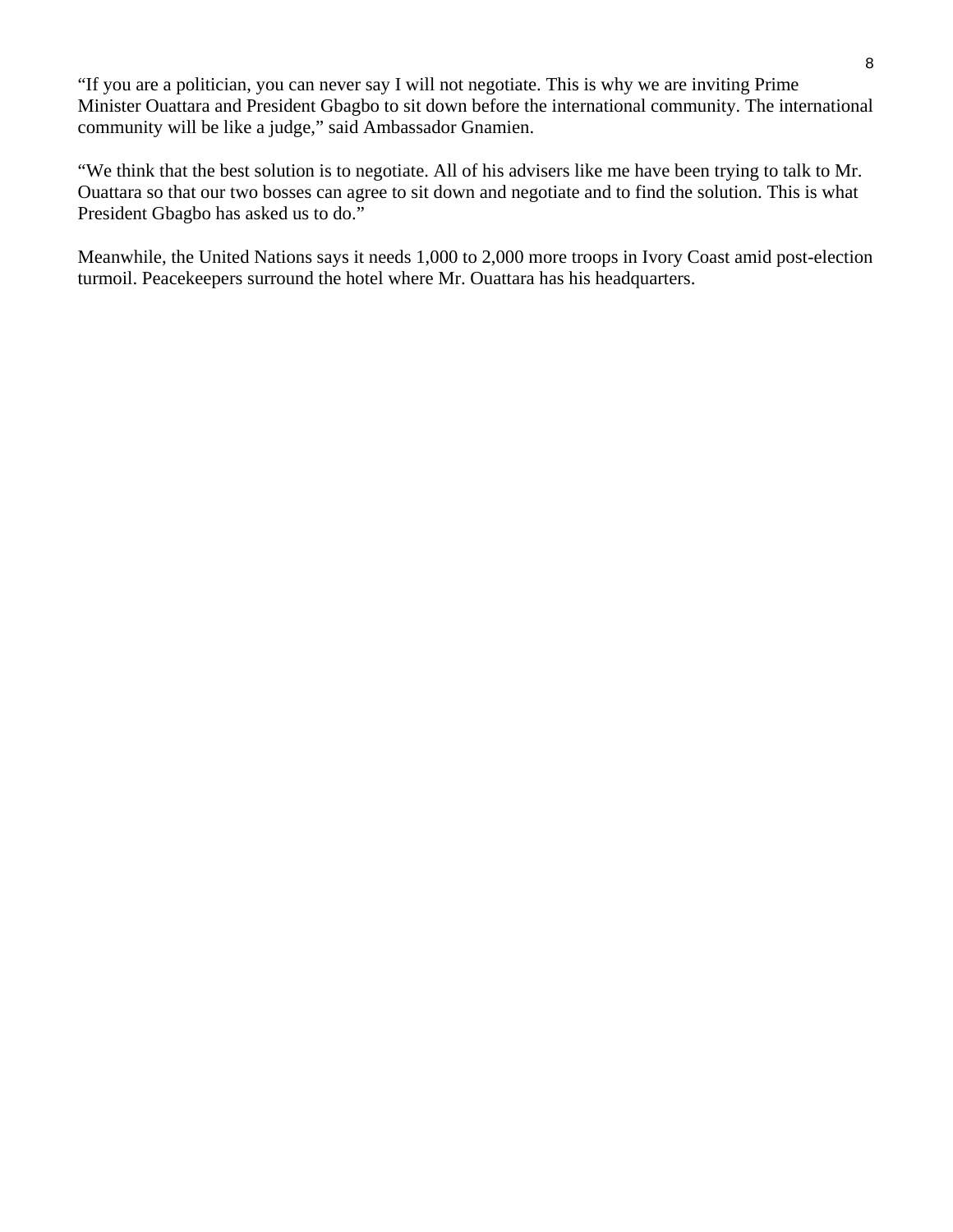# Hirondelle News Agency

Tuesday, 4 January 2011

#### **First hearing of the year expected on January 10**

The International Criminal Tribunal for Rwanda (ICTR) will start the year 2011 with the hearing of Mathieu Ngirumpatse's defense case. On January 10, former President of the ruling party in 1994 (MRND) will call to the stand new witnesses.

Former Vice-president of MRND, Edouard Karemera, the other defendant in this "joint trial" has already concluded his defense case. Both accused are charged with genocide and crimes against humanity, mainly for their "command responsibility" in crimes committed in 1994 by members of their party.

Ngirumpatse and Karemera pleaded not guilty to the charges, arguing that the prosecution has not proved the existence of what is called-de jure or de facto - a link of subordination between the authors of the crimes and themselves. This trial is one of the slowest and the most complex in the ICTR history.

On January 17, another former member of Juvénal Habyarimana's government will resume his defense case. Augustin Ngirabatware, a son-in-law of alleged "banker of the genocide" Félicien Kabuga - was the Minister of Planning in 1994.

He is charged with genocide and crimes against humanity, notably for inciting massacres of Tutsis in his home town of Nyamyumba (Prefecture of Gisenyi). He pleads not guilty. Since the opening of his defense case on November 16, 2010, he has provided with defence of alibi that the prosecution is now challenging.

Also on January 17, former mayor of Kivumu commune Grégoire Ndahimana will open his defense case. He is charged for his alleged role in the massacre of more than 2,000 Tutsis who had sought refuge at Nyange Parish in April 1994. According to the Prosecution, the mayor planned the church's slaughter jointly with several other officials.

In a separate development, the UN Security Council voted on December 22 a resolution presented by Austria which had been expected for months. The resolution sets up a new body to finish work of UN war crimes tribunals called the "International Residual Mechanism for Criminal Tribunals", with two branches.

According to a UN Press Release, "The Mechanism's branch for the International Criminal Tribunal for Rwanda (ICTR) will begin functioning on July 1, 2012, while the branch for the International Criminal Tribunal for the former Yugoslavia (ICTY) will commence on July 1, 2013".

To ensure a smooth transition to the Mechanism, the Council is urging both tribunals to take "all possible measures" to complete all their remaining work no later than December 31, 2014.

ER/GF/FK

© Hirondelle News Agency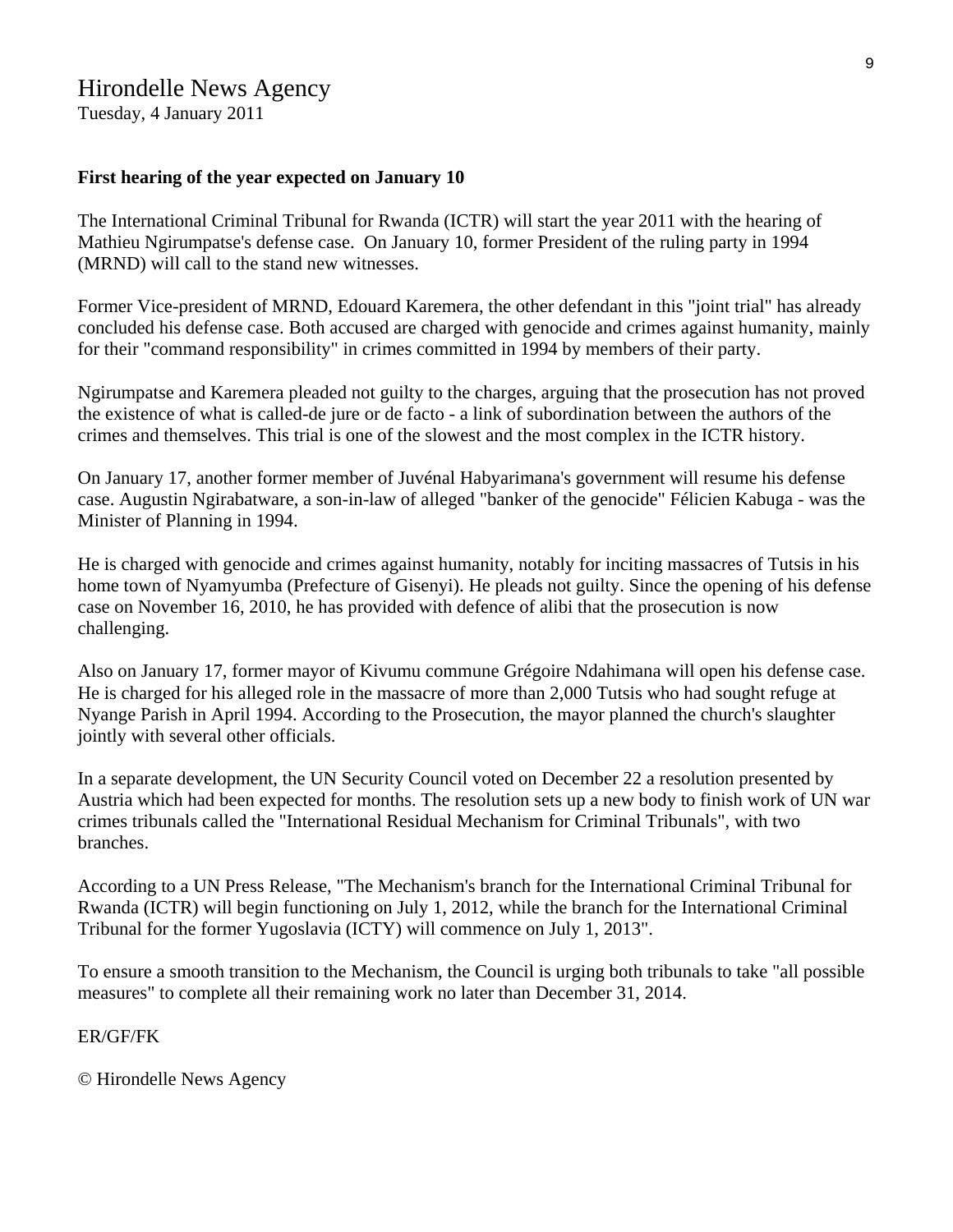# **Rwanda: Genocide Charges Against Mbarushimana Still Stand-Karugarama**

# James Karuhanga

Kigali — Despite the decision by France's highest court to sanction the extradition of Callixte Mbarushimana to the International Criminal Court (ICC), the government has said that outstanding charges on his role in the 1994 Genocide against the Tutsi still remain.

This was revealed yesterday to The New Times by the Minister of Justice - who is also the Attorney General - Tharcisse Karugarama.

Mbarushimana was arrested last October on an ICC warrant for atrocities committed in DRC by the Democratic Forces for the Liberation of Rwanda (FDLR) a militia group he served as its Executive Secretary.

"Our charges (against Mbarushimana) on Genocide cannot be diminished by the fact that he is being tried for war crimes by the ICC - these are two separate cases and one does not affect the other," said Karugarama.

He is charged with 11 counts of war crimes and crimes against humanity allegedly committed in the Democratic Republic of Congo in 2009.

"On the contrary, it is good that one of the cases has actually taken off," the minister continued to say.

"Genocide offences do not expire - there is no contradiction at all. When we get him, we will try him. Now that they have him, let them try him".

Government and international rights activists want him tried for Genocide, saying that like many other figures at the helm of FDLR, in 1994, Mbarushimana played a major role in the 1994 Genocide against the Tutsi.

When the Genocide began on 7 April 1994, Mbarushimana was a computer technician with UNDP, in Kigali.

In 2001, the UN conducted its own investigation and linked Mbarushimana with the murder of 32 people, including Tutsi colleagues at the UNDP, during the Genocide.

"What we hope for is simply that the extradition of Mbarushimana to the ICC, which is a good thing, does not allow him to escape the French justice which has started investigating him," said Alain Gauthier, head of CPCR, one of the rights groups.

"His extradition is likely to be swift, but we will not fail to ask the judge who was investigating him what his (next) intentions are," he said.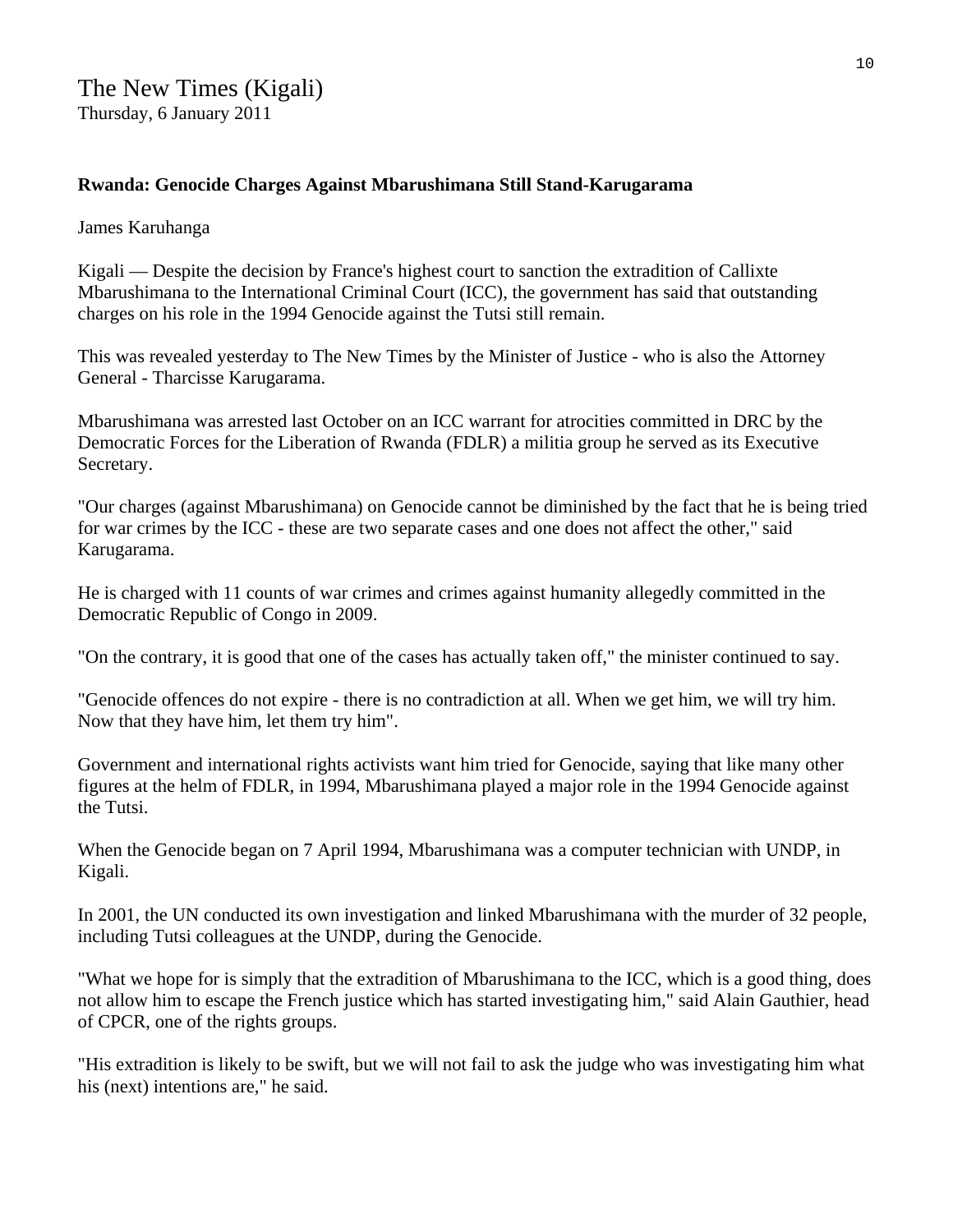## **Bemba ICC Trial Showcases War-Rape Prosecution**

## By Amy Lieberman

*Jean-Pierre Bemba's trial marks the first time that sexual violence is central to an International Criminal Court case. But so far, few female victims in the Central African Republic are giving testimony and many charges have been dropped.*

UNITED NATIONS (WOMENSENEWS)-- The prosecution of Jean-Pierre Bemba, which resumes Jan. 11 in The Hague, is expected to continue taking testimony about the sexual violence committed by his troops in the Central African Republic between 2002 and 2003.



Former U.N. Secretary-General Kofi Annan (right) meets with Jean-Pierre Bemba.

Credit: UN Photo/Eskinder Debebe

The trial marks the first major prosecution of rape as a weapon of war and a fulfillment of years of international legal advocacy for female war victims.

Three of the four witnesses who testified in Bemba's trial between Nov. 22 and Dec. 6 recounted rapes by Bemba's Congolese troops.

"Witness 38" described watching a young girl get raped in front of her mother. "Witness 22" described getting gang raped by three soldiers while her family was held captive in another room, according to testimony posted on the monitoring site BembaTrial.org.

But despite the focus on rape, Brigid Inder is worried about aspects of the somewhat showcase trial.

Inder is the executive director of Women's Initiatives for Gender Justice, a nongovernmental group based in The Hague that looks out for women's interests in trials at the International Criminal Court, known as the ICC.

#### **Two Troubling Stats**

So far, her group is troubled by two trial statistics.